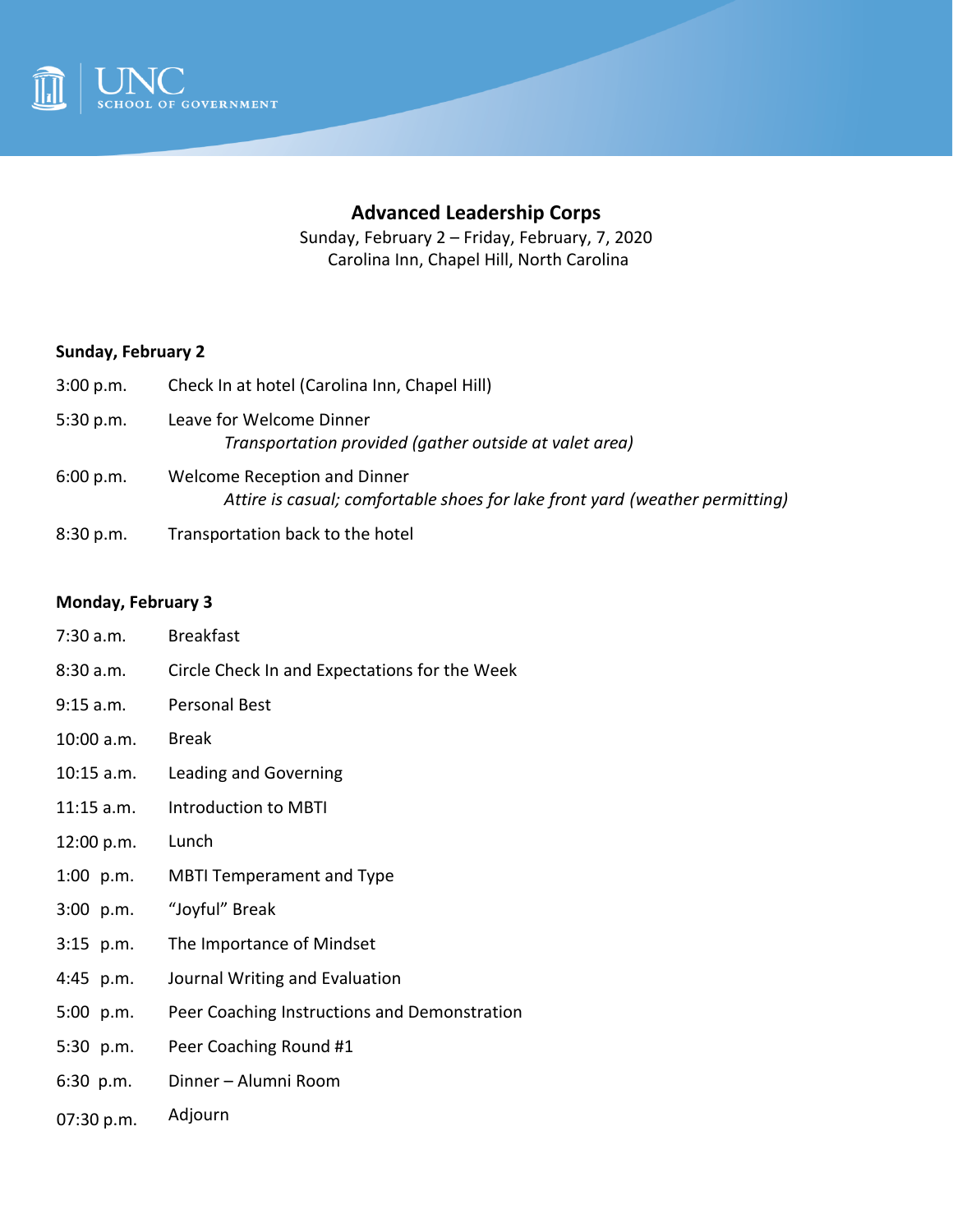

## **Tuesday, February 4**

| 7:30 a.m.   | <b>Breakfast</b>                               |
|-------------|------------------------------------------------|
| 8:30a.m.    | Circle Check In and Opening Up to 360 Feedback |
| 9:00 a.m.   | Setting the Stage                              |
| 10:30 a.m.  | <b>Break</b>                                   |
| 10:45 a.m.  | Model the Way                                  |
| 12:00 p.m.  | Lunch                                          |
| 1:00 p.m.   | Inspire a Shared Vision                        |
| 2:45 p.m.   | "Joyful" Break                                 |
| 3:00 p.m.   | Peer Coaching Round #2                         |
| 4:00 p.m.   | Peer Coaching Round #3                         |
| $5:15$ p.m. | Journal Writing and Evaluation                 |
| 5:30 p.m.   | <b>Break</b>                                   |
| 6:00 p.m.   | Trivia and light dinner at Top of the Hill     |
| $7:30$ pm   | Adjourn                                        |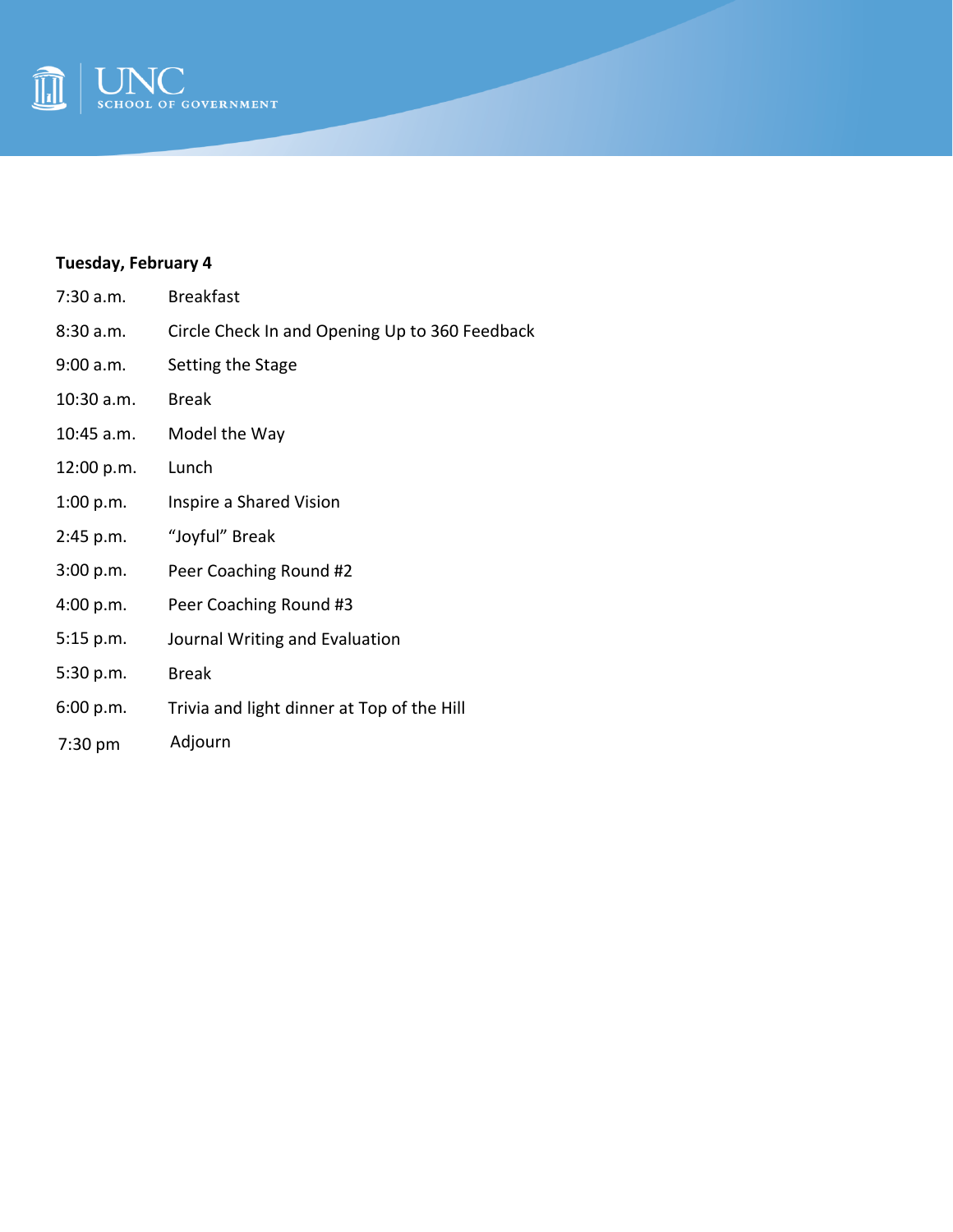

# **Wednesday, February 5**

| 7:30 a.m.    | <b>Breakfast</b>                                       |
|--------------|--------------------------------------------------------|
| 8:30a.m.     | Circle Check In                                        |
| 8:45 a.m.    | Inspire a Shared Vision (cont.)                        |
| $10:15$ a.m. | <b>Break</b>                                           |
| 10:30 a.m.   | Challenge the Process                                  |
| 12:00 p.m.   | Lunch                                                  |
| $1:00$ p.m.  | Enable Others to Act                                   |
| $1:30$ p.m.  | <b>Skills for Difficult Conversations</b>              |
| $3:00$ p.m.  | "Joyful" Break                                         |
| $3:15$ p.m.  | Difficult Conversations (cont.)                        |
| $3:45$ p.m.  | Peer Coaching Round #4                                 |
| 4:45 $p.m.$  | Journal Writing and Evaluation                         |
| 5:00 p.m.    | Break and walk/ride to Ackland Museum                  |
| $5:30$ p.m.  | Art of Leadership and light dinner (at Ackland Museum) |
|              |                                                        |

7:30 p.m. Adjourn